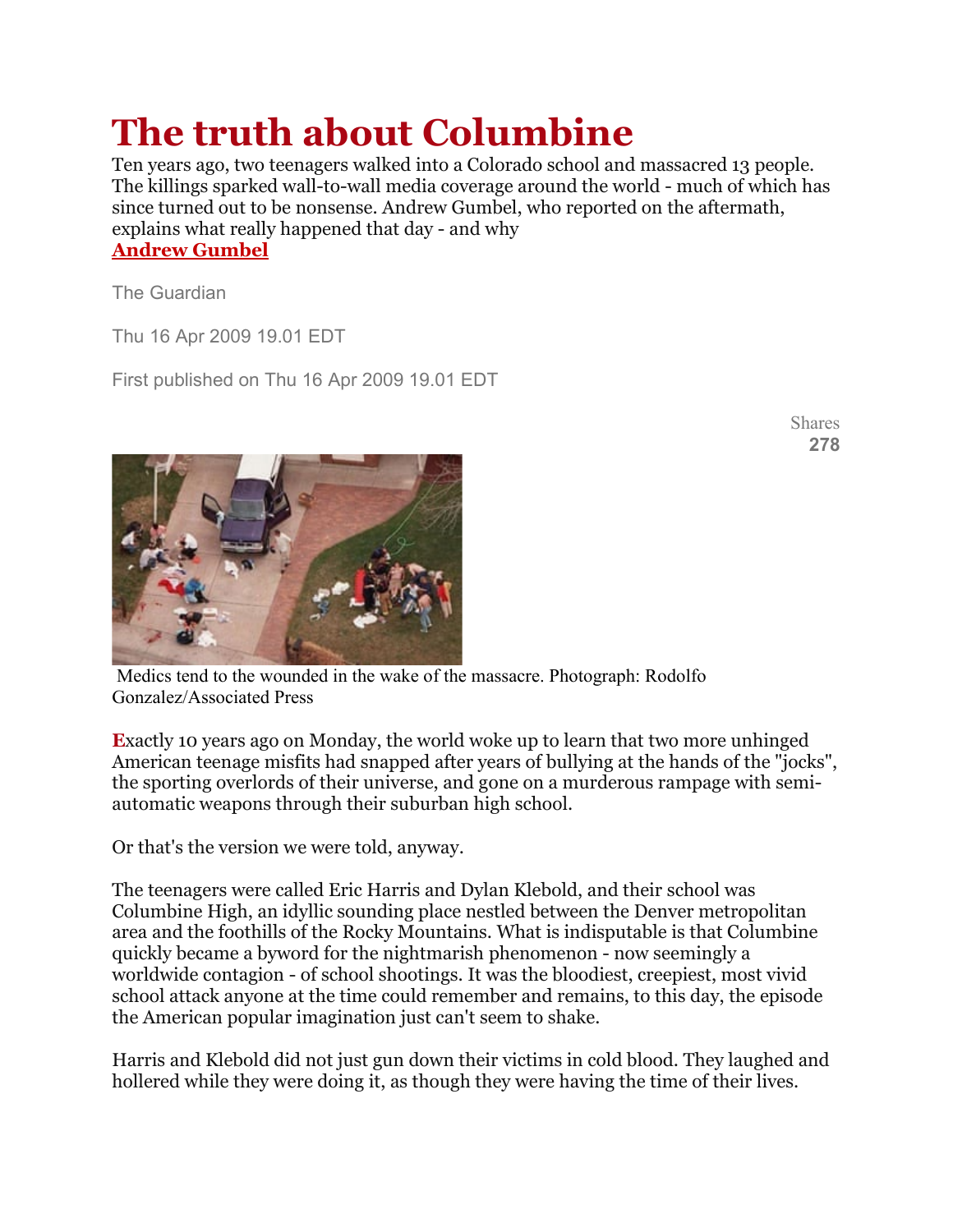In contrast to previous American school shootings, which had unfolded in hard-to-reach locales such as West Paducah, Kentucky, or Jonesboro, Arkansas, this one happened half an hour's drive from a major media hub. Denver television crews got there while the horrors were unfolding, and the cameras did not stop rolling for a week. That, in retrospect, may not have been an entirely good thing.

From the start, the images seemed to suck viewers right into the heart of the mayhem. One of the dead was left stranded in a parking lot, which terrified fellow students would eventually have to pass as they ran out at the end of their ordeal. The cameras captured it all. Another victim, already badly wounded in the head, arm and legs but seized by a compulsion to get out of the school at any cost, somehow pirouetted his broken body across a window ledge and let himself tumble into the arms of two waiting officers. That, too, was broadcast live on international television.

What we were seeing, though, was not quite what we thought. By the time the TV crews arrived, Harris and Klebold had in fact ended their rampage and turned their weapons on themselves. The sporadic shooting heard over the next three hours over the incessant wah-wah of the fire alarm came, in fact, from Swat teams pumping bullets into locked classroom doors in a painfully slow and clumsy effort to track down the killers. Only later did the authorities realise Harris and Klebold were already lying dead in the library, along with 10 of their 13 murder victims.

The illusion of an ordeal lasting for hours - some television stations even described it as a hostage stand-off - was just the first of many misconceptions. Harris and Klebold, we were told, were members of a campus group of losers and Marilyn Manson-worshipping goths called the Trenchcoat Mafia, who had few friends and attracted only derision from the cool kids. They not only hated jocks, they were racists who picked 20 April for the attack because it was Hitler's birthday. Supposedly, they also had a grudge against evangelical Christians. A story soon spread that one of the murder victims in the library, Cassie Bernall, had been asked at gunpoint if she believed in God. When she answered yes, Harris laughed and pulled the trigger. The story inspired dozens of sermons, spawned a best-selling book co-authored by Bernall's mother, and elevated Bernall to martyr status far beyond Columbine.

Those of us who covered the shootings repeated at least some of these stories. We had no reason not to. They were confirmed, if not amplified, by the Jefferson County officials who gave news briefings several times a day. How were we to know that John Stone, the county sheriff, was winging it, telling us, for example, that the boys had fully automatic weapons and at least one accomplice, when these were no more than his own wrongheaded assumptions?

The stories were repeated, too, by traumatised students who drifted towards the television cameras stationed in a park across the street from the school. We could not guess that these students did not know Harris and Klebold - this was a school with 2,000 students - and were, to a large extent, repeating things they were themselves picking up from the television coverage. I had long conversations with local teenagers, both in the park and in a local shopping mall, about the oppressiveness of jock culture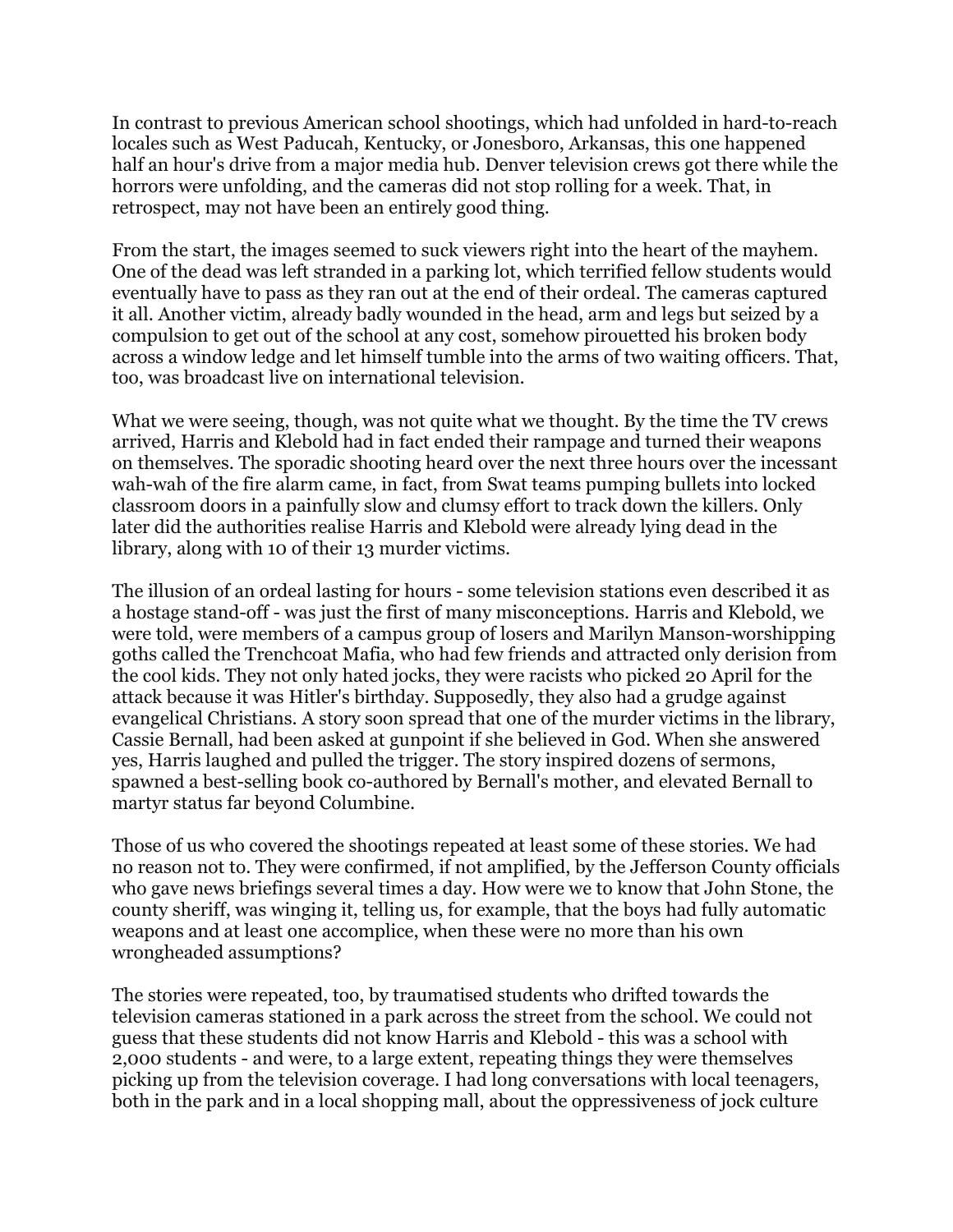and the enormous pressures of feeling out of place in a rigidly conformist, predominantly white middle class community. It sounded like a plausible explanation at the time.

Much of what we reported, though, was simply wrong, as attested by tens of thousands of official documents and other evidence that has at last seen the light of day after years of suppression by the local authorities. As the Colorado-based journalist Dave Cullen tells in his gripping and authoritative new book Columbine, Harris and Klebold had plenty of friends, did pretty well in school, were not members of the Trenchcoat Mafia, did not listen to Manson, were not bullied, harboured no specific grudges against any one group, and did not "snap" because of some last-straw traumatic event. All those stories were the product of hysteria, ignorance and flailing guesswork in the first few hours and days.

The truth was more sinister. Their ambition, harboured for about a year and a half and chronicled meticulously on Harris's website and in the boys' private journals, recovered after their deaths, was to blow up the entire school. Not to get at anyone in particular, but because they hated the world and intended to have fun annihilating as much of it as they could.

In other words, it wasn't meant to be a school shooting at all, but something much bigger. Harris, in particular, would have been insulted at the thought of being remembered as a mere shooter. "I fucking hate the world," he wrote in the very first line of his journal, and when he said "the world" he meant a whole lot more than 15 people.

The two boys were in fact very different.

Harris quietly despised the people he took so much trouble to charm and could not wait to see them all die horrible deaths. "I want to tear a throat out with my own teeth like a pop can," he wrote in his journal. "I want to grab some weak little freshman and just tear them apart like a fucking wolf. Strangle them, squish their head, rip off their jaw, break their arms in half, show them who is God." Klebold, by contrast, was a depressive, perpetually racked by the idea that he was a failure, despite having a loving family and privileged background.

They made quite a pair, each feeding off the other's sewer of raw emotion. Their planning, meanwhile, was nothing if not meticulous. First, they wanted to detonate two propane bombs in the cafeteria, killing not only the 600 or so students taking early lunch but also students in the library above, which they hoped would come crashing down. Then, as the rest of the school swarmed for the exits, they would open fire with semiautomatic weapons from two positions in the car park.

Assuming they survived that phase - they did not expect to - they would then ram their cars, loaded with more propane explosive, into arriving rescue workers, television news teams and police for one ghastly final conflagration. They were hoping for a death toll of at least 2,000, matching the student population of the school.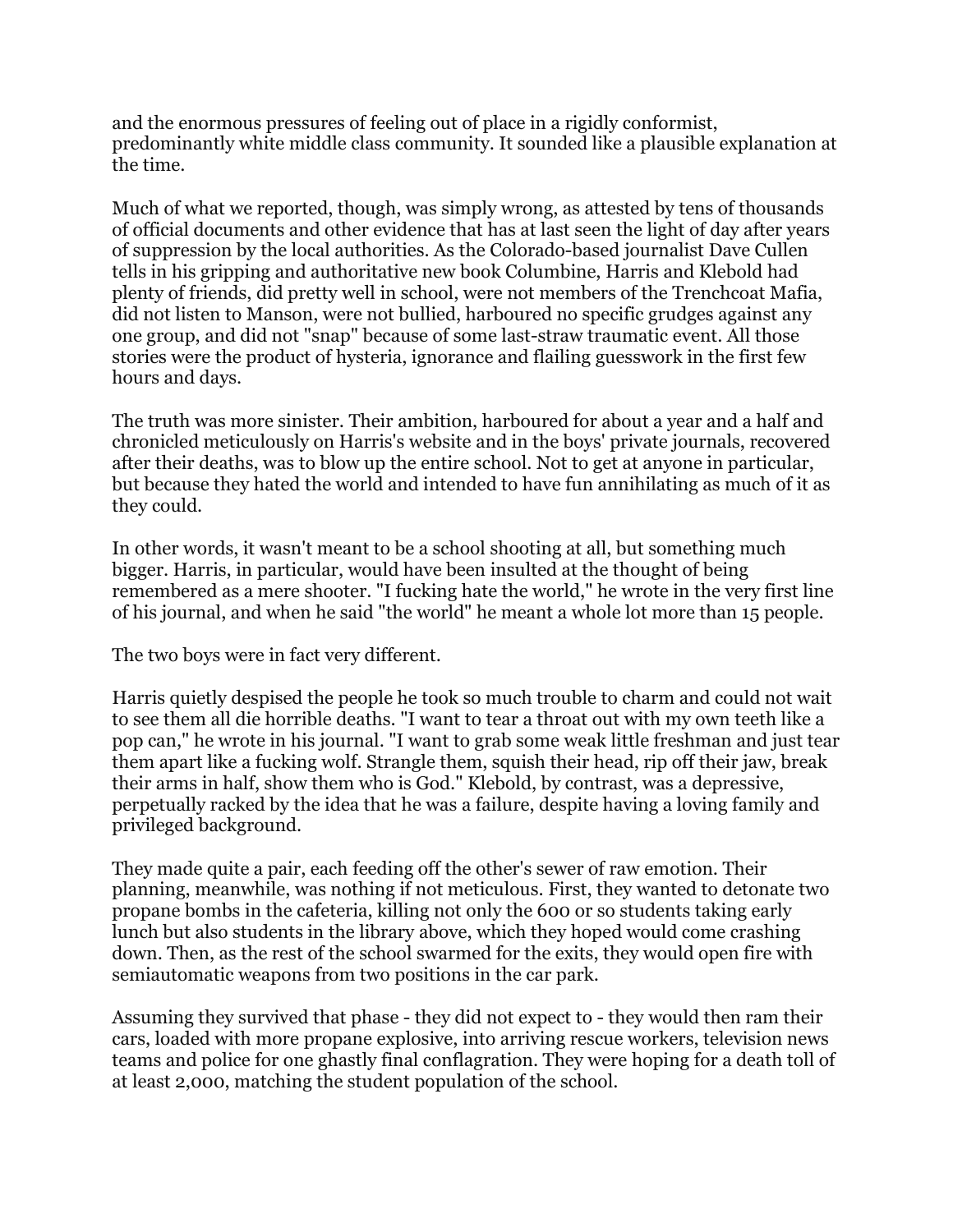As it was, their homemade bombs did not detonate, and they were forced to improvise. They were indeed wearing long black coats, not because of any campus affiliation but simply to hide their arsenal of shotguns, semiautomatic machine pistols, pipe bombs, knives and small carbon dioxide canister bombs Harris called "crickets". They shot two students on the way in, then spent 49 terrifying minutes patrolling the hallways, the cafeteria, and the stairs before carrying out their worst carnage in the library.

Bernall, it turns out, was shot and killed outright. She was a recent convert to evangelical Christianity, after a deeply troubled early adolescence, and perhaps for that reason her story became confused with that of another student. It was Valeen Schnurr, who was asked, by Klebold, if she believed in God, and answered yes. She was then spared. If the killers hated Christians, they were distinctly uneven in how they applied that hatred. Likewise, if they hated jocks, they didn't make any special effort to target them. At one point they joked about killing anyone in a white hat; one boy cowering beneath a desk quickly pulled a white cap off his head, and lived.

The question of Nazi sympathies is a little more complicated. Harris certainly felt drawn to the Nazis' genocidal mania - at one point in his journal he quotes Himmler approvingly and comments, "Here was someone who got it!" But the fact that the attack took place on Hitler's birthday was a coincidence. The boys had decided on 19 April - the anniversary of the botched government siege at Waco, Texas, in which 76 people perished by fire in 1993, and also the anniversary of the 1995 Oklahoma City bombing. As it was, the plan was pushed back 24 hours because the local drug dealer who had promised to provide the boys with their ammunition did not come through on time.

It was the first of many disappointments for a pair of killers aiming for even greater infamy than they ultimately achieved. Everything about the Columbine disaster is tinged with failure. The county sheriff's department knew Harris and Klebold had been making pipe bombs and threatening their schoolmates. They applied at one point for a warrant to search Harris's house, but the warrant was never executed. The school, meanwhile, failed to recognise the danger, even though Harris spilled much of his venom on his publicly accessible website, and even though Klebold wrote an essay two months before the attack about a man gunning down innocents and enjoying it. Klebold's teacher was deeply concerned, but the authorities ultimately bought his explanation that it was "just a story".

On the day of the attacks, the Swat teams were so hesitant to swoop in mid-killing that they ended up compounding the disaster, allowing a PE teacher to bleed to death when early intervention would almost certainly have saved his life. The sheriff's department was dysfunctional from start to finish, preferring to cover up what it had known about the killers and doing nothing to contradict the nerds-targeting-jocks story. The bulk of the withheld investigation documents were finally released in 2006, the result of years of lawsuits, but not all: a deposition of the parents of the two killers, taken over several days in 2003, remains under seal until 2027.

In some ways, Columbine is unlike other school shootings because of its sheer scale. In other ways, though, it is both a reference point and even an inspiration to successive